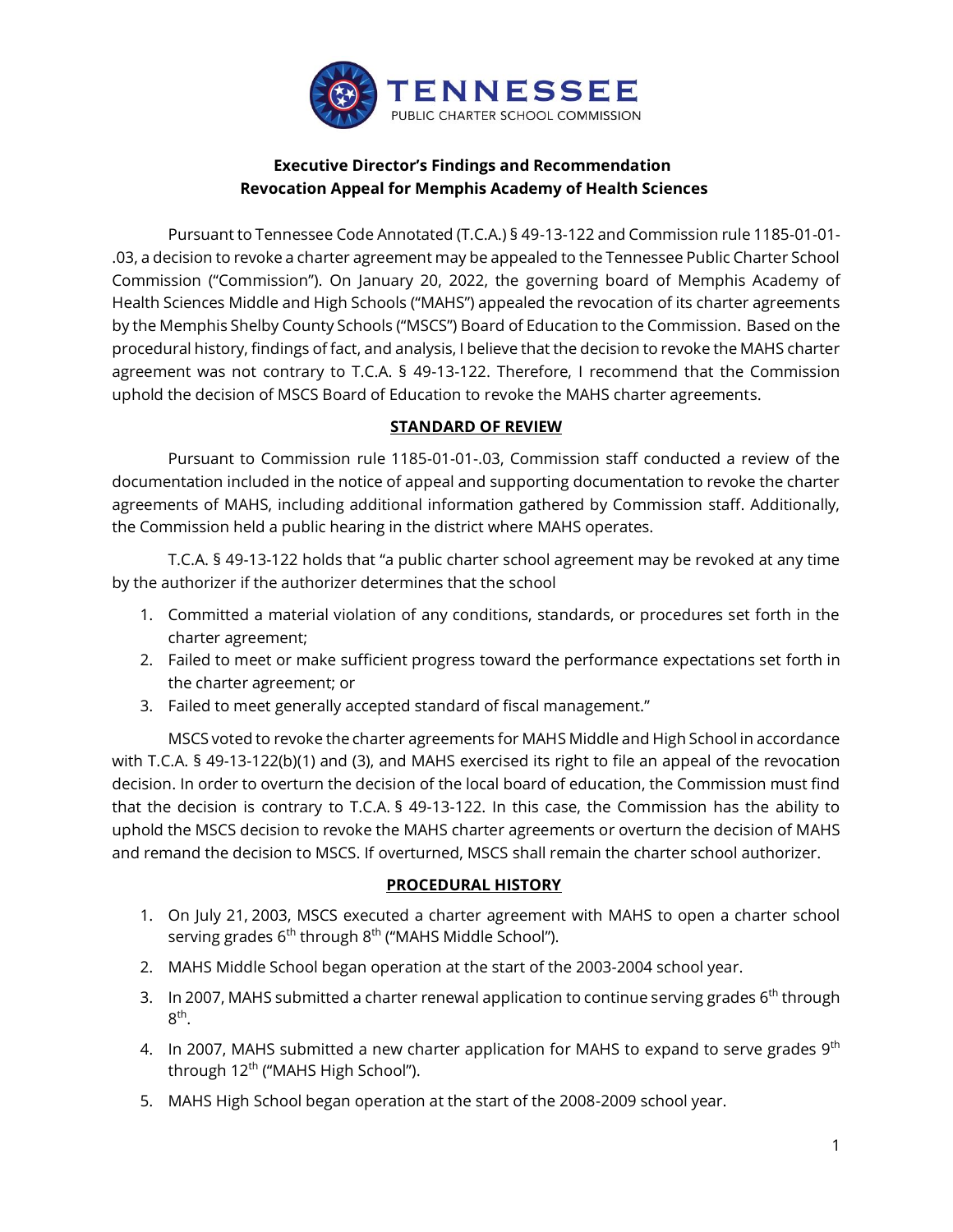

- 6. On October 1, 2012, MAHS Middle School and MAHS High School submitted charter renewal applications. The next renewal submission date for MAHS Middle School and MAHS High School is April 1, 2022.
- 7. For the 2021-2022 school year, MAHS Middle and High Schools serves grades 6<sup>th</sup> through 12<sup>th</sup>.
- 8. On December 1, 2021, the Tennessee Comptroller of the Treasury released an Investigative Report regarding MAHS.
- 9. On December 2, 2021, MSCS notified MAHS that it was reviewing MAHS' conduct referenced in the Comptroller's Investigative Report.
- 10. On December 8, 2021, MSCS sent MAHS an official notice of its recommendation to revoke the charter agreements of MAHS Middle and High Schools.
- 11. On January 12, 2022, the MSCS Board of Education held a charter school closure hearing, where MSCS presented its revocation recommendation, and MAHS delivered a rebuttal.
- 12. On January 12, 2022, the Board voted to revoke the charter agreements of MAHS Middle and High Schools.
- 13. The revocation takes effect at the end of the 2021-2022 school year.
- 14. On January 20, 2022, MAHS appealed the revocation in writing to the Commission.

### **FINDINGS OF FACT**

On December 1, 2021, the Tennessee Comptroller of the Treasury released an Investigative Report ("Report") pertaining to MAHS based on selected records for the period July 1, 2015 through February 28, 2021. The Report made the following findings:

- 1. Former Executive Director Corey Johnson misappropriated school funds totaling at least \$337,955.13.
- 2. Former Finance Director Robert Williams received improper payroll payments totaling at least \$35,295.95.
- 3. Former Nutritional Services Director Michael Jones misappropriated school funds totaling at least \$25,114.19.
- 4. Former Executive Director Corey Johnson and Former Finance Director Robert Williams made questionable disbursements totaling at least \$400,521.45.

Additionally, the Report found five internal control and compliance deficiencies within MAHS' operations.

- 1. The MAHS governing board failed to provide adequate oversight of school operations.
- 2. The three former directors did not comply with the MAHS Employee Handbook policies pertaining to purchase and travel reimbursements.
- 3. Williams made questionable accounting entries and maintained questionable account records in the general ledger.
- 4. Several school officials failed to report suspected unlawful conduct to the state Comptroller of Treasury.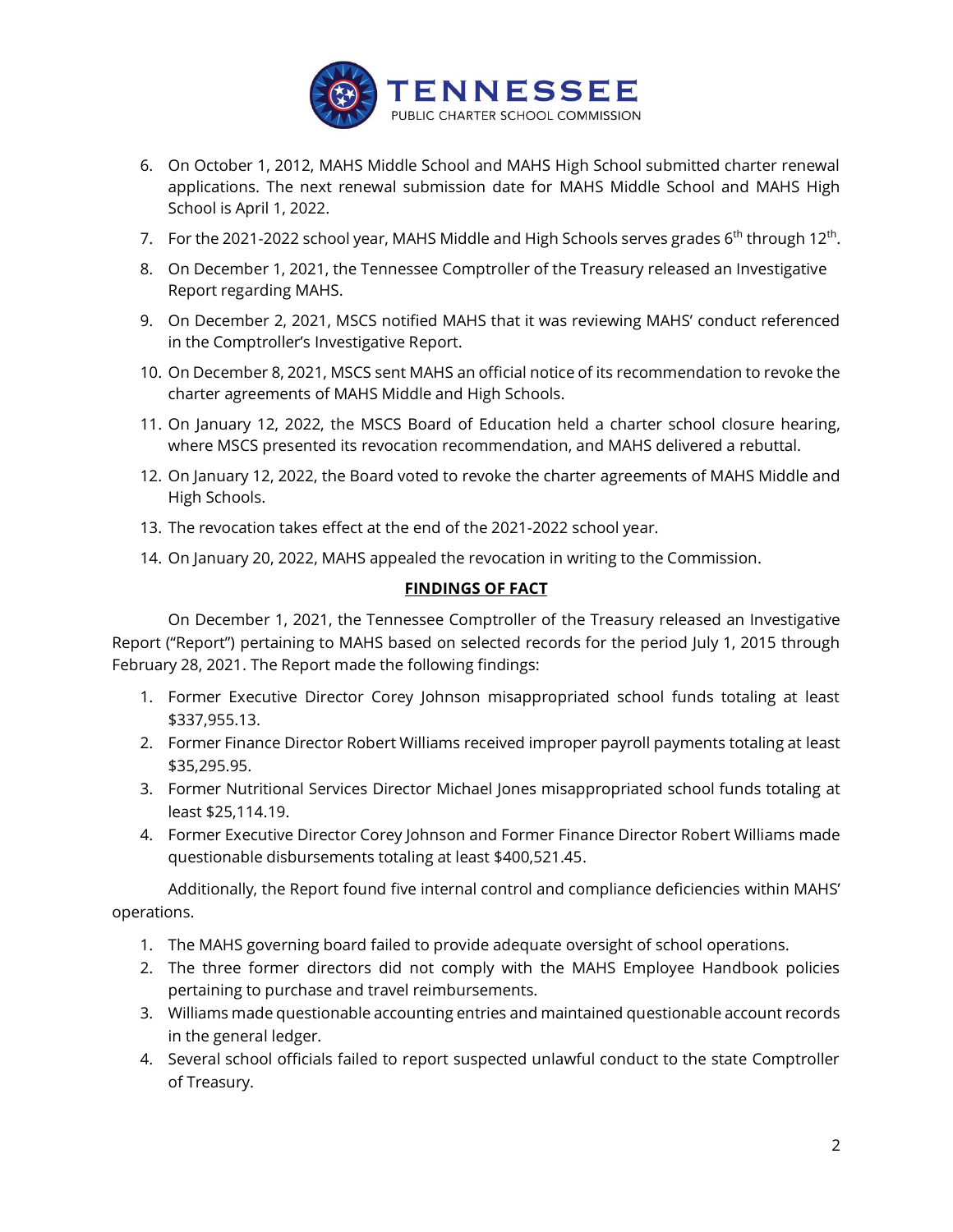

5. The MAHS governing board failed to provide adequate oversight of Johnson's and Williams' time/work schedules.

MSCS revoked the MAHS' charter agreements based on the Tennessee Comptroller of the Treasury's Investigative Report ("Report"), as well as on the basis that MAHS committed material violations of their 2012 Charter Renewal Applications. MSCS cited two violations. First, MAHS violated Assurance of Compliance No. 18 of their 2012 Charter Renewal Applications by failing to maintain its accounts and records in accordance with generally accepted accounting principles and in conformance with the uniform chart of accounts and accounting requirements prescribed by the Tennessee Comptroller of the Treasury. Second, MAHS failed to adhere to its approved decisionmaking processes and procedures and fiscal oversight, as laid out in Section IV of MAHS 2012 Charter Renewal Applications.

Following MSCS' decision to revoke MAHS' charter agreements, MAHS appealed the decision in writing to the Commission on January 20, 2022. In its appeal, MAHS argued that they had remedied the deficiencies found in the Report by terminating the employees who had committed the wrongdoing and by revising several of its policies to prevent any future financial mismanagement. Specifically, MAHS claimed it had altered its organizational structure to ensure tighter internal controls over its finance and operations, including requiring auditors to report directly to the governing board. Additionally, MAHS explained that it had made changes to its purchasing requirements, employee contract forms, travel forms, as well as revised its Employee Handbook and Fiscal Policies and Procedures Handbook.

Pursuant to Commission rule 1185-01-01-.03 and Commission policy 2.300, Commission staff collected evidence from MSCS and MAHS to determine whether the decision of MSCS was contrary to T.C.A. § 49-13-122.

#### **Public Hearing**

Pursuant to statute<sup>1</sup>, Commission rule 1185-01-01-.03 and Commission Policy 2.300, a public hearing chaired by the Executive Director was held on February 25, 2022 in Memphis, Tennessee. During the public hearing, MSCS indicated that the decision to revoke the charter agreements was made after a determination that MAHS violated MSCS' Board policies and the schools were in violation of T.C.A. § 49-13-122(b)(1) and (3). MSCS notified MAHS of the intent to revoke the agreements on December 2, 2021 after the Comptroller's Report was issued. MSCS asserted that the Comptroller's Office is the gold standard in relation to fiscal management, and it is the only state agency with authority to investigate charter schools. In its opening statement, MSCS re-iterated the information produced in the Report: MAHS placed two (2) employees in control of the schools' finances, and the MAHS governing board failed to adhere to its financial oversight standards. MSCS highlighted the other findings of the Report, including the misappropriation of funds by the former Executive Director and improper disbursements of payroll. MSCS indicated that the responsibilities of MAHS are detailed in their 2012 charter applications, and the governing board violated those responsibilities by not providing sufficient governance and internal controls. MSCS stated that employees of the school

 $1$  T.C.A. § 49-13-122(g)(1).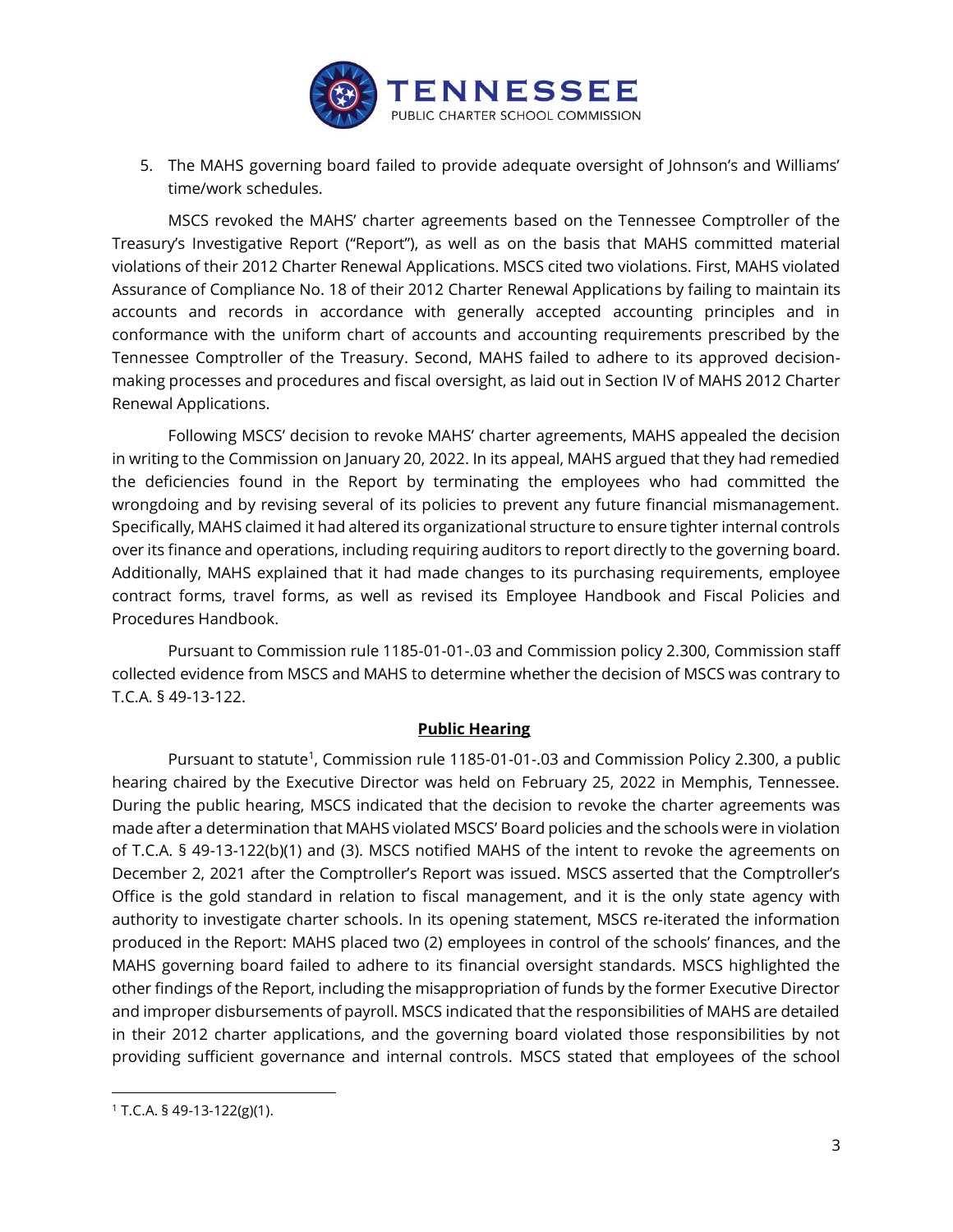

misused approximately \$800,000 of funds which were obligated to the students of the school, and this was a violation of standards of financial management and imperiled public trust in the schools. As a result, the revocation of the charter agreements should be upheld.

In its opening statement, MAHS indicated that the question before the Commission is whether the revocation by MSCS was in accordance with Tennessee law. MAHS stated that a revocation must be supported by clear and compelling evidence, or, in the alternative, an emergency condition must exist. MAHS also stated that MSCS must adhere to Tennessee Quality Authorizing Standards prior to revoking a charter agreement, and the district failed to comply with several preliminary steps before issuing a notice of revocation. The legal counsel for MAHS stated that in November 2019 the governing board learned of the Comptroller's investigation, and by December 2019 the board placed the Executive Director on leave and subsequently terminated his employment. However, prior to the release of the Report, the governing board stated that they did not know the extent of the fraud undertaken by the former employees. MAHS stated, upon the release of the Comptroller's report, the governing board reached out to MSCS for a face-to-face meeting with the district. However, MSCS did not respond for a meeting but rather initiated revocation proceedings. MAHS then stated that they requested to be put on a corrective action plan as permitted in MSCS Board policy in lieu of revocation, but MAHS stated the district did not accept any additional documentation or was willing to discuss a corrective action plan. Therefore, MAHS states that the district's process violated its own procedures, and revocation was not warranted. MAHS stated that they remain committed to the students, staff, and neighborhood and should be permitted to remain open and move toward a corrective action plan.

The parties then answered questions posed by the Commission's Executive Director. Both parties confirmed that, without separate executed charter agreements, the 2012 charter renewal applications serve as the agreements between the parties, and the material terms of authorization are contained within those documents. In this case, MSCS stated that the egregious financial issues violated terms of the agreements. In response to questions from the Executive Director regarding the district's knowledge of issues within the schools, the Office of Charter Schools stated that they became aware of the staffing changes at MAHS in 2019, but they were not aware of the Comptroller's investigation or the egregious nature of the fraud before the Report was issued. After receiving the Comptroller's Report, MSCS determined that the actions of the former employees were so egregious the governing board could not correct and/or cure them. In looking forward, MSCS stated that as the authorizer, a comprehensive performance evaluation system is used for its charter schools, which includes financial core component framework based on the National Association of Charter School Authorizers. MSCS also developed and provided fraud training for charter leaders to help them better understand their duties in an effort to prevent any similar situation from occurring.

MSCS stated that, if the decision to revoke the charter agreement is upheld, MSCS would continue with its closing process which includes community engagement and supporting families to enroll in other schools. MSCS referred to its closing impact report that was presented to the MSCS Board, and the district stated it would host small group conversations with families to provide them with all quality options.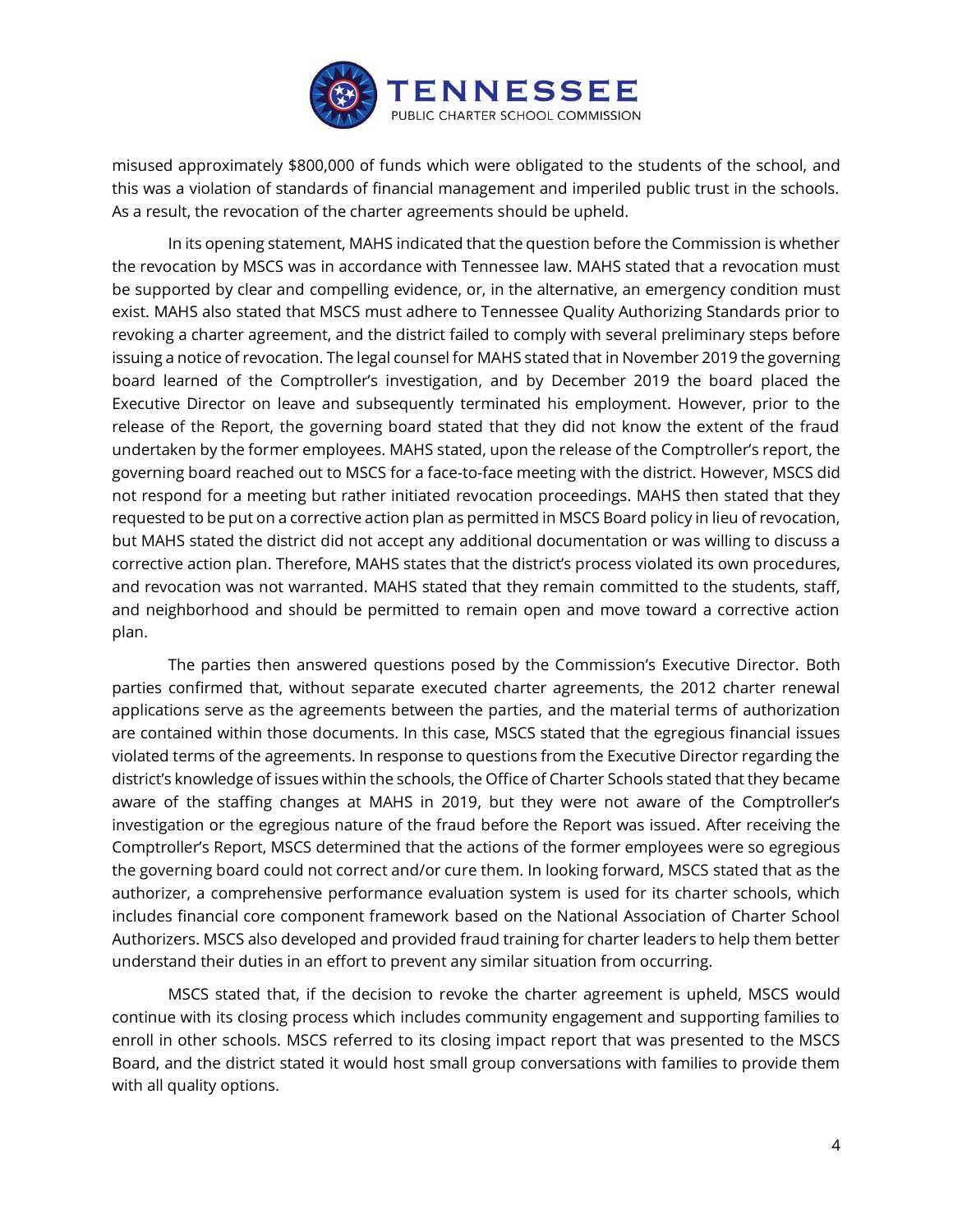

MAHS then responded to questions from the Commission's Executive Director. MAHS stated that, prior to receipt of the Comptroller's Report, the governing board had no knowledge of the extent of the fraud and misappropriation of funds. MAHS explained that, on November 8, 2019, the Comptroller's office executed a warrant to the MAHS office and seized records and/or documentation relating to the former Executive Director. MAHS stated that, after receipt of the executed warrant, the governing board placed the former Executive Director on administrative leave and began an internal investigation. MAHS found financial mismanagement through its internal investigation and took steps to terminate the employees involved beginning in late 2019 through 2020. The governing board did not realize that an ongoing investigation by the Comptroller was occurring and thought that these requests were "routine" in nature.

After the former Executive Director was placed on administrative leave, the governing board of the schools met in a special-called board meeting to discuss how financial reports would be provided and voted to increase the meetings from quarterly to monthly. MAHS changed the organizational structure of the board and updated its financial policies and procedures. It also replaced staff and included more regular financial reporting and auditing of the schools. The board elected an interim board chair with experience as a Chief Financial Officer for a non-profit, and the new Executive Director is required to provide high-level financial reports which includes budget to actuals and an annual balance sheet and income statement and audit report. MAHS explained that, since the publication of the Comptroller's Report, MAHS has established a financial committee and increased internal financial monitoring. The governing board now selects random reimbursements specific to travel and expenses over \$50,000 for audits, and there is a stricter payroll review. MAHS explained that they now have the correct individuals in the correct positions for the board and have instituted over twenty (20) internal controls, including new employee training for any staff member with a spending allowance and new contractual terms for employees. The new governing board members have instituted a new evaluation system for the Executive Director and financial staff, and the MAHS' new leader ensures that every expenditure is allowable. MAHS requires all staff responsible for procurement to attend training and have codified all changes in the training handbook.

In its closing statement, the district highlighted that local board policies permit a move to revocation after a finding of fiscal mismanagement, and this procedure was implemented in this case. MSCS explained that MAHS was notified on December 8, 2021 of an intent to vote for revocation, and the Board's vote occurred on January 12, 2022, which provided the required thirty (30) days' notice. Additionally, the district provided an opportunity for the governing board to participate in a hearing before the board prior to revoking the agreements. MSCS reiterated that a corrective action plan was not proposed because the action had previously occurred and could not be cured. MSCS stated that the financial mismanagement by the school leaders authorized MSCS to move immediately for revocation.

In MAHS' closing statement, MAHS stated that the governing board was informed by MSCS that they could not submit an action plan and was not provided with sufficient notice of the revocation vote by the MSCS Board of Education. MAHS explained that, if provided the opportunity, they would have set forth the changes that have occurred since publication of the Comptroller's Report and offered to provide those changes for the Commission's review. MAHS spoke to the success of the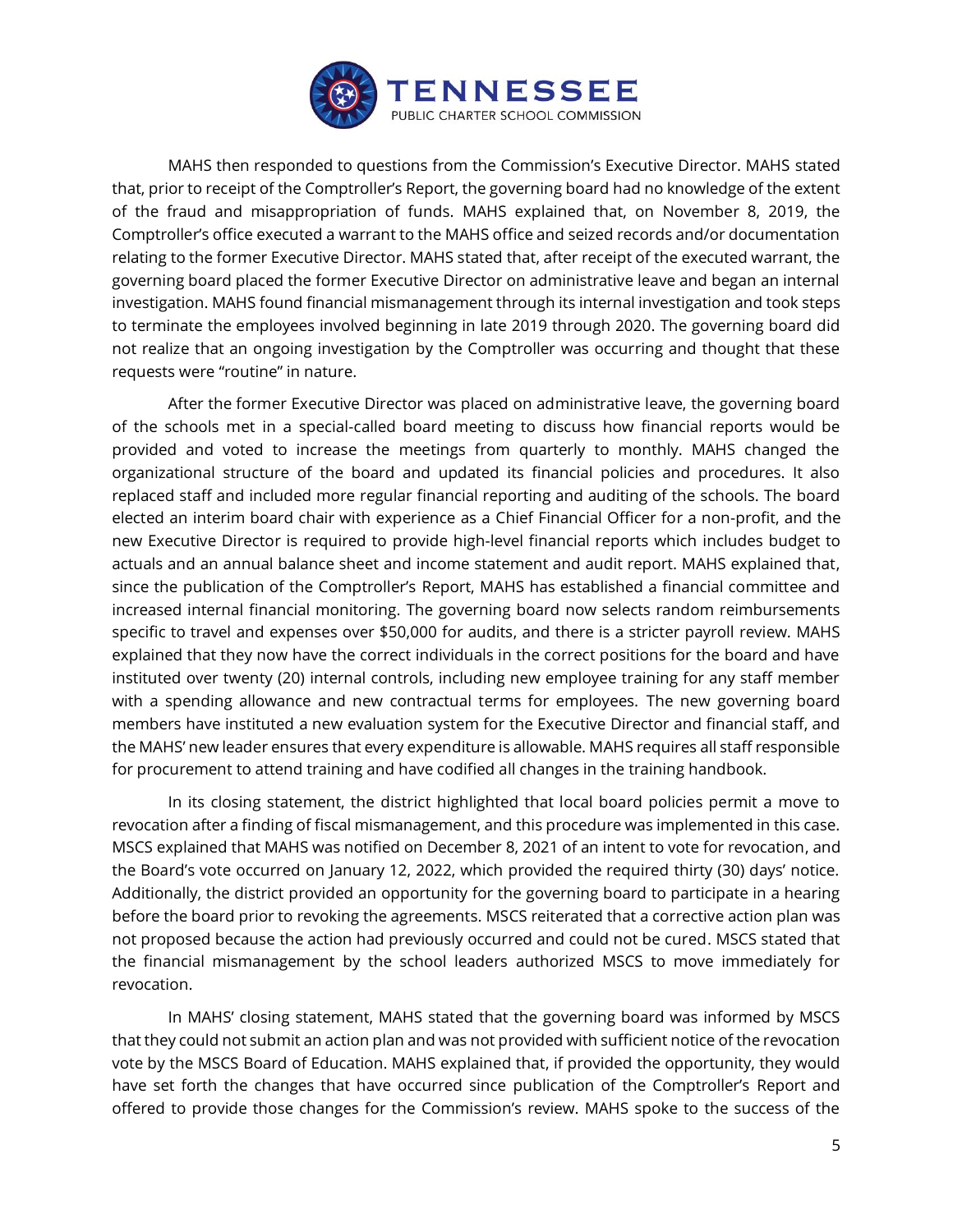

middle and high schools, and, specifically, if the MAHS Middle and High schools close, many students will be forced to attend lower performing schools. MAHS also indicated that many of the parents have stated that they do not want another option for their children. Principal Brown<sup>2</sup> highlighted the students' gains in English and Math as well as the school focus on social-emotional learning options for students. Dr. Miles<sup>3</sup> discussed the way that MAHS addresses student needs academically and shared that MAHS High School experienced a 20% increase in students demonstrating on track or mastery in ELA, and a 9% increase in Math.

While there were no public comments at the public hearing, MAHS submitted 131 written comments after the public hearing by parents, faculty, and staff in support of overturning the decision to revoke the charters for MAHS. MAHS also submitted poll results showing that 189 parents support MAHS remaining open and in opposition to the revocation.<sup>4</sup>

### **ANALYSIS**

The Commission is charged with reviewing a revocation decision by a local board of education and determining whether the revocation decision was contrary to T.C.A. § 49-13-122. In preparing the recommendation, I have considered the documentation submitted by both MSCS and MAHS, the presentation of the parties at the public hearing, and public comments received by Commission staff and make the below conclusions.

T.C.A. § 49-13-122 provides three reasons for an authorizer to revoke a charter agreement, and MSCS cited two of the three reasons:

- 1. Committed a material violation of the charter agreement, and
- 2. Failed to meet generally accepted standards of fiscal management.

Based on the totality of evidence in the record, I do not find that MSCS's decision to revoke the charter agreements of MAHS is contrary to T.C.A. § 49-13-122. The Comptroller's Report details, and both parties acknowledge, that between July 2015 and December 2019, the former Executive Director, former Finance Director, and former Nutritional Services Director for MAHS misappropriated funds in an approximate amount of \$800,000.<sup>5</sup> The Comptroller's Report also put forth several significant internal control and compliance deficiencies by the governing board of MAHS. Over a period of four (4) years, MAHS' governing board failed to conduct oversight and review of such a nature that would have illuminated the improper conduct of the former employees. MAHS stated during the public hearing that, prior to the Comptroller's Office executing a warrant, there was no indication of any financial mismanagement. However, if the governing board had sufficient controls over the schools' finances, regular financial reporting, documented performance reviews, and a clear complaint policy where stakeholders could have shared concerns regarding the financial actions of the schools' top employees, it is possible that these concerns could have been identified earlier. If caught earlier, it is possible for a corrective action plan to have implemented and that some of the

<sup>2</sup> Janice Brown, Principal, MAHS Middle School

<sup>3</sup> Dr. Michael Miles, Principal, MAHS High School

<sup>4</sup> *Note*, some of parents that submitted written comments also responded to the MAHS poll.

<sup>&</sup>lt;sup>5</sup> Comptroller's Investigative Report, Tennessee Comptroller of the Treasury, pages 1-9.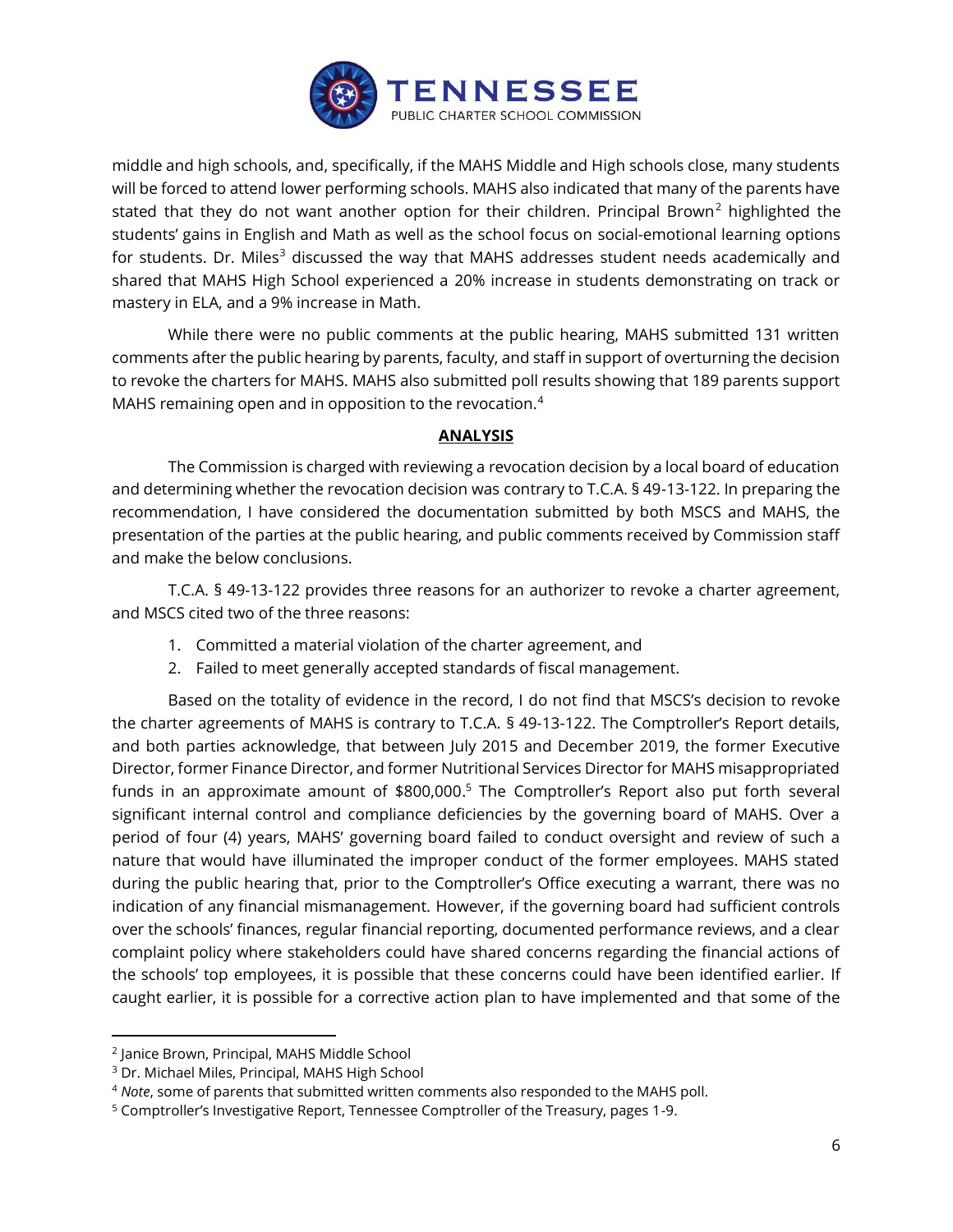

\$800,000 in misappropriated funds could have made it into the classroom. Unfortunately, this did not happen.

The approximately \$800,000 of misappropriated funds intended for the benefit of MAHS students should have been discovered through tighter internal controls, the internal audits established in the MAHS Employee Handbook, and an open and transparent relationship between the school leaders and the governing board. However, these conditions were not present over a four-year period of time, and the impact of this inaction is beyond repair. I concur with MSCS that no plan of action could correct the mismanagement of those funds or the period of time that the employees were able to deceive the students, faculty, school board, and community investing in MAHS. MAHS has explained various measures taken to prevent any similar activity occurring in the future; however, the confidence in the MAHS governing board's meaningful oversight is not supported by past action.

I also reviewed the MAHS' audits from FY2015 through FY2021 to determine whether the audits included any findings related to material misstatements of the financial statements or internal control deficiencies. Beginning in FY2019, auditors noted that the schools were being reviewed by the Comptroller's Division of Investigation which should have been a significant flag for the governing board that the Comptroller's work was more than just "routine."

T.C.A. § 49-13-111(m) requires all charter schools to maintain their accounts and records in accordance with generally accepted accounting principles. Moreover, the charter applications for MAHS contain assurances that the parties have agreed are material terms for which the schools are accountable which specifically call out the expectation regarding these accounting principles. T.C.A. § 49-13-122(b) permits revocation "at any time" if it has been determined that a school "committed a material violation of any conditions, standards, or procedures set forth in the charter agreement…." or "failed to meet generally accepted standards of fiscal management." The fraud perpetuated by the former employees of MAHS and the failure of the governing board's oversight and controls are clear evidence a material violation of the agreement, failure to meet standards of financial management, and a violation of state law. Therefore, MSCS exercised its authority to revoke the charter agreements of MAHS. The parties disagree with the steps taken in effectuating the revocation proceedings; however, the documentation shows that MSCS provided MAHS proper notice of its intent to vote for revocation, prepared a school closing impact report which was provided to MAHS on December 13, 2021, and provided the governing board an opportunity to be heard at a closure hearing on January 12, 2022.<sup>6</sup> Therefore, the MAHS governing board was provided due process by the district in advance of the MSCS Board of Education's decision, even if it was not the process the governing board wanted or preferred.

The continued autonomy afforded public charter schools should only be allowed where there is a proven track record that it is earned. Charter schools are given public dollars for expected results and have the public's trust that the funds will be used appropriately and in line with state and federal law. I cannot recommend that MAHS continue in operation in light of the inactions by the governing board over a four (4) year period. While I understand that the governing board has made changes

<sup>6</sup> Shelby County Schools 2021 Guidebook, pages 16-19.